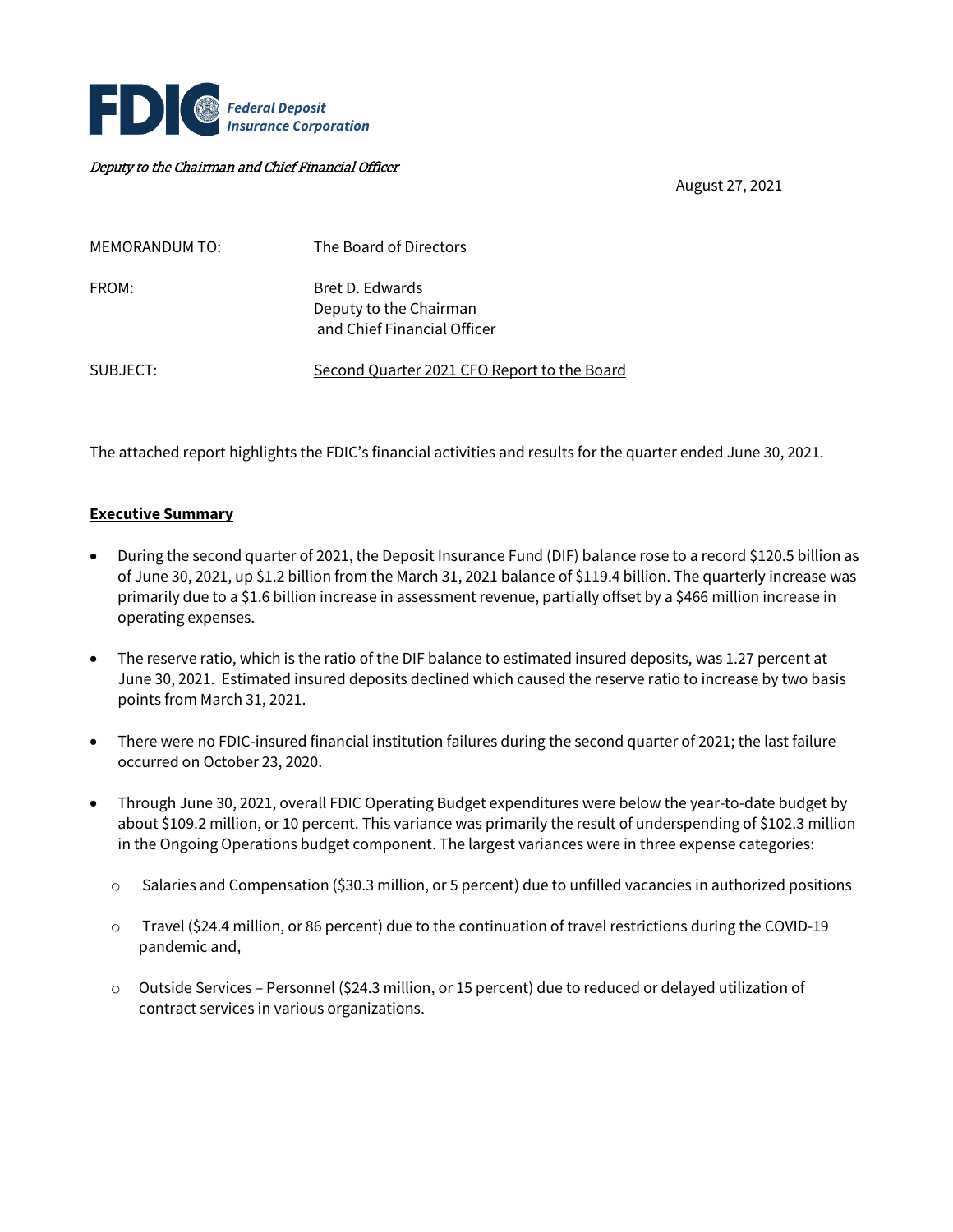**I. Financial Results** (See pages 7 – 8 for detailed data and charts.)

## **Deposit Insurance Fund**

- For the six months ending June 30, 2021, the DIF's comprehensive income totaled \$2.6 billion compared to comprehensive income of \$4.3 billion for the same period last year, a decrease of \$1.7 billion. While assessment revenue increased year-over-year by \$289 million, this increase was offset by a decrease in interest on U.S. Treasury (UST) securities of \$426 million and a decline in fair value adjustments on UST securities of \$1.6 billion.
- During the first half of 2021, the DIF incurred a \$518 million unrealized loss on its portfolio of UST securities due to yields rising across all investable maturity sectors of the Treasury yield curve.

## **Assessments**

- During June, the DIF recognized assessment revenue of \$1.8 billion for the estimate of second quarter 2021 insurance coverage. Additionally, the DIF recognized a \$166 million adjustment for lower-than-estimated collections for the first quarter 2021 insurance coverage, which decreased assessment revenue.
- On June 30, 2021, the FDIC collected \$1.8 billion in DIF assessments for first quarter 2021 insurance coverage.

**II. Investment Results** (See pages 9 – 10 for detailed data and charts.)

## **DIF Investment Portfolio**

- On June 30, 2021, the total liquidity (also total market value) of the DIF investment portfolio stood at \$118.16 billion, up \$3.25 billion from its December 31, 2020, balance of \$114.91 billion. During the quarter, interest revenue, receivership dividends, and deposit insurance assessment collections exceeded resolution-related outlays and operating expenses.
- On June 30, 2021, the DIF investment portfolio's yield was 0.816 percent, down 29.7 basis points from its 1.113 percent yield on December 31, 2020. The new Treasury securities purchased during the second quarter of the year had significantly lower yields than the maturing securities' yields.
- In accordance with the approved second quarter 2021 DIF portfolio investment strategy, staff purchased a total of seven conventional Treasury securities. The seven securities had a total par value of \$10.50 billion, a weighted average yield of 0.230 percent, and a weighted average maturity of 1.99 years.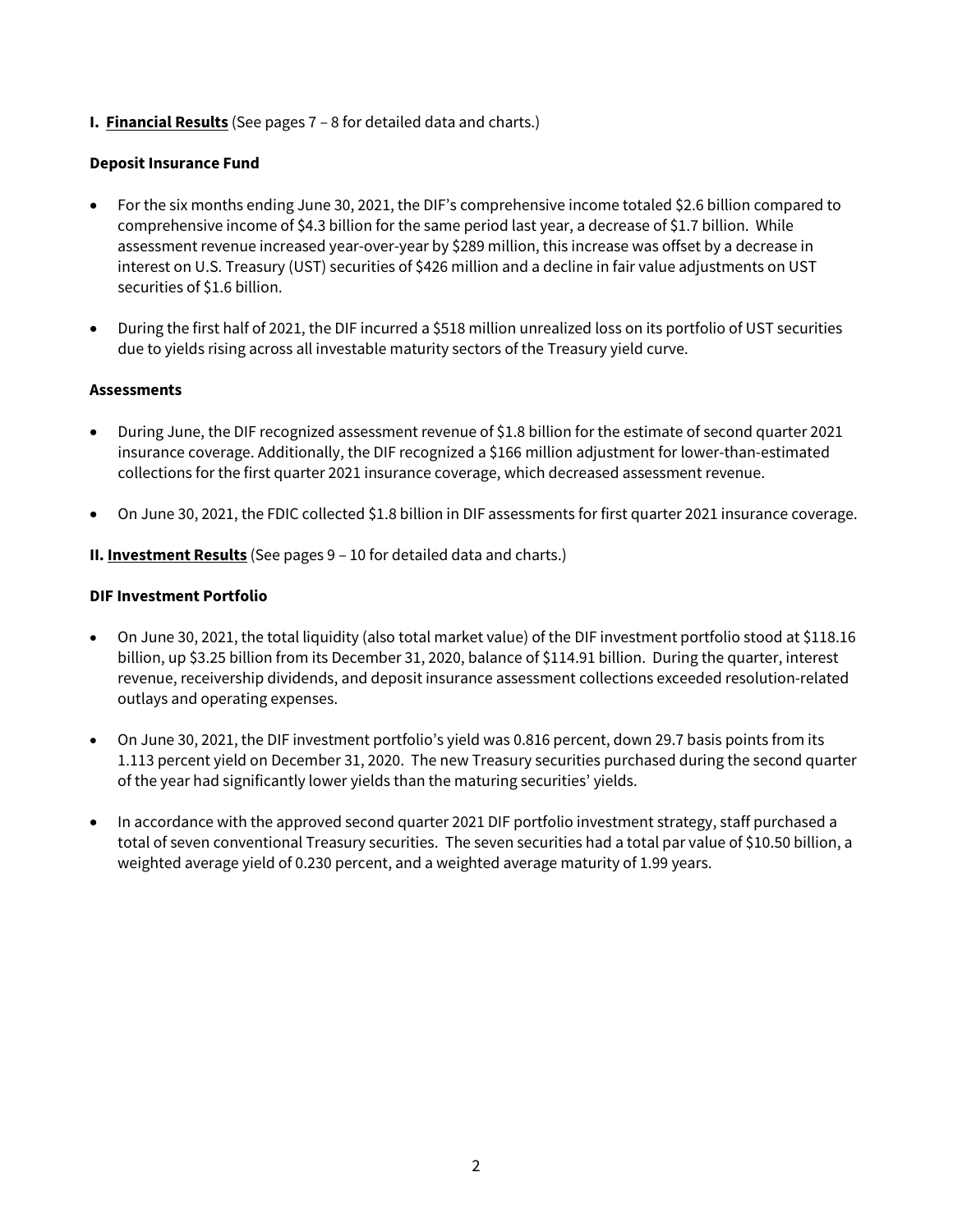### **III. Budget Results** (See pages 11 – 12 for detailed data.)

The 2021 Budget Resolution delegated to the Chief Financial Officer (CFO) and selected other officials the authority to make certain modifications to the 2021 FDIC Operating Budget. The CFO approved the following budget reallocations during the second quarter, in accordance with the authority delegated by the Board of Directors:

- In April, the CFO approved an increase of \$9.2 million, from \$5.3 million to \$14.5 million, in the Ongoing Operations budget of the FDIC Tech Lab (FDITECH), primarily in the Salaries and Compensation and Outside Services-Personnel major expense categories. This increase supports the new Chief Innovation Officer's agenda and funds salaries and benefits for seven newly established permanent positions and a substantial expansion of contract services for planned 2021 FDITECH activities.
- In June, the CFO approved the following mid-year adjustments to 2021 Ongoing Operations budgets, which resulted in a net increase of \$7.1 million to the Ongoing Operations budgets of the affected divisions and offices:
	- $\circ$  A net increase of \$1.8 million in the budget for the Division of Information Technology (DIT) to address updated cost estimates for several projects and provide funding for a small number of high priority new projects.
	- $\circ$  A net increase of \$4.2 million in the budget for the Division of Administration (DOA) to provide funding for the electronic conversion of Official Personnel Folders, an expansion of consulting services for performance management and compensation programs, consulting support for the new Crisis Readiness and Response Program, the acquisition of additional digital library subscriptions, and the purchase of software to support remote onboarding of new employees.
	- o A net increase of \$765,500 in the budget for the Legal Division. This included increases of \$753,000 in the Outside Services–Personnel expense category, primarily to provide funding to support establishment of the Mission Driven Fund (2020 funding for this purpose was not spent) and a Standard Developing Organization, and \$12,500 in the Outside Services–Other category to provide funding for FDI Act website enhancement and Honors Attorneys recruiting events.
	- o An increase of \$150,000 in the budget for the Office of Communications in the Outside Services– Personnel expense category to fund contract services for the new Virtual Outreach Center.
	- o An increase of \$200,000 in the budget for the Office of Risk Management and Internal Controls in the Outside Services–Personnel expense category to fund an increase in the number of independent validations of corporate models this year.
- In June, the CFO also approved realignments in the Salaries and Compensation budgets of several organizations to address projected surpluses and shortfalls. These adjustments resulted in no net change to the corporate-wide Salaries and Compensation budget.

Following these second quarter budget modifications, the balances in the Corporate Unassigned contingency reserve for the Ongoing Operations budget component declined from \$22.9 million to \$7.2 million (excluding the \$40 million portion of the reserve set aside to address a potential increase in bank failure activity this year). The balance in the Corporate Unassigned contingency reserve for the Receivership Funding budget component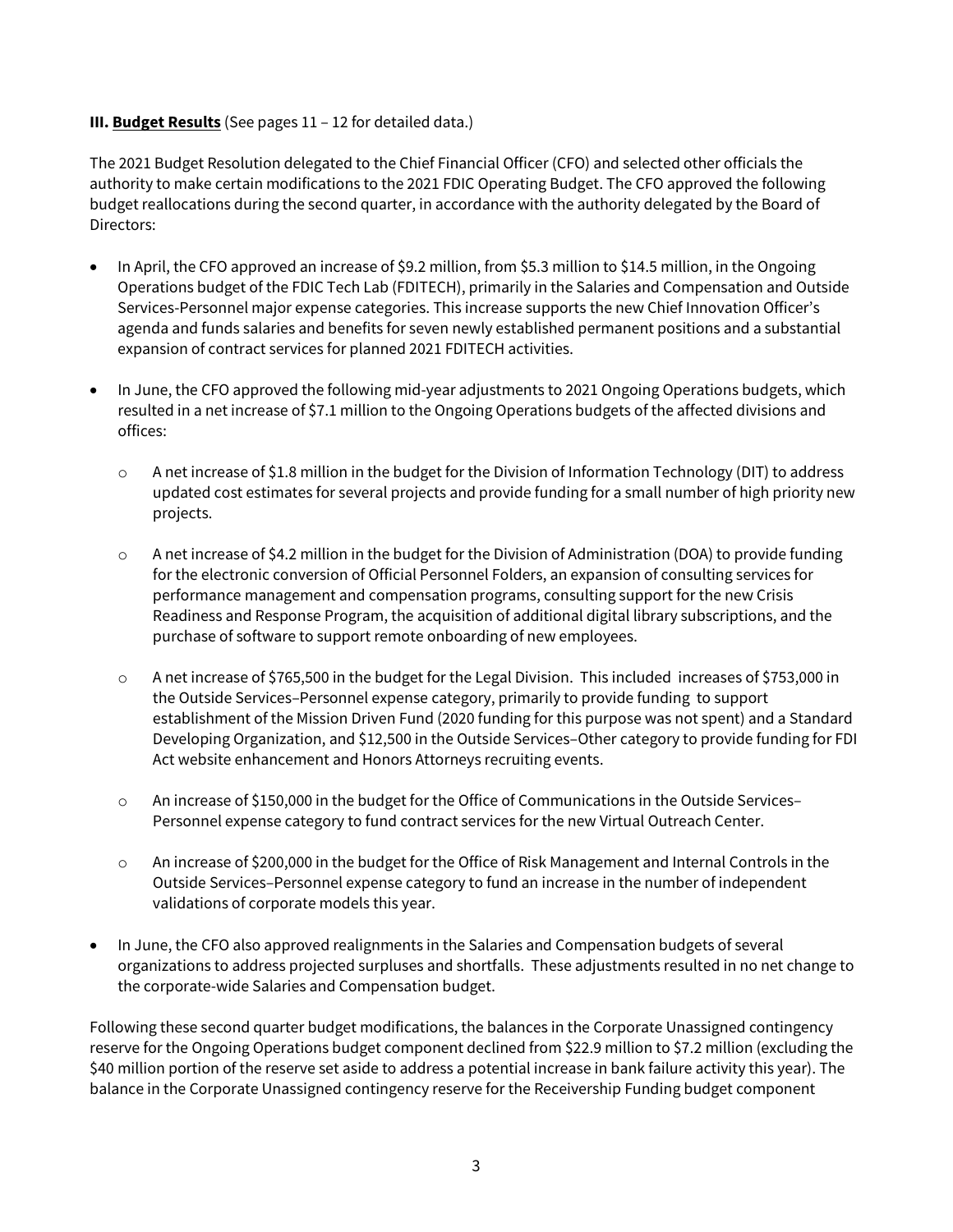remained unchanged at \$22.5 million (excluding the \$100 million portion of the reserve set aside to address a potential increase in bank failure activity later this year).

## **Approved Staffing Modifications**

The 2021 Budget Resolution delegated to the CFO the authority to modify approved 2021 staffing authorizations for divisions and offices, as long as those modifications do not increase the total approved 2021 FDIC Operating Budget. The CFO approved the following modifications to staffing authorizations during the second quarter, in accordance with the authority delegated by the Board of Directors:

- In April, the CFO approved an increase of seven permanent positions, from two to nine, in FDITECH to support the planned innovation program of the new Chief Innovation Officer.
- In June, the CFO approved the following adjustments to the 2021 staffing authorizations of four organizations:
	- o An increase of one permanent position in DIT's staffing authorization to provide dedicated acquisitions support to FDITECH. This increased total authorized staffing in DIT from 325 to 326 permanent positions.
	- o An increase of 14 permanent positions and two non-permanent positions in DOA to augment staffing and classification capabilities in the human resources organization, facilitate technological innovation, strengthen oversight management of contracts, and strengthen the corporate crisis readiness program. This increased total authorized staffing for DOA to 414 positions, including 411 permanent and three non-permanent positions.
	- o An increase of one supervisory position for Corporate University (CU) to mitigate the supervisory burden in Examiner Learning Programs. This increased total authorized staffing in CU to 67 permanent positions.
	- o A decrease of one position in the Office of Legislative Affairs (OLA) in recognition of the transfer of an administrative specialist position to DOA. This decreased total authorized staffing for OLA to 11 permanent positions.

Subsequent to these second quarter adjustments, authorized 2021 staffing for the Corporation totaled 5,834 positions (5,791 permanent and 43 non-permanent), a net increase of 24 positions.

#### **Significant Spending Variances by Major Expense Category**

#### Ongoing Operations

Overall spending for the Ongoing Operations budget component was \$102.3 million, or 10 percent, below budget through the second quarter in 2021. There were significant spending variances in four major expense categories:

• Spending in the Travel expense category was under budget by \$24.4 million, or 86 percent, primarily due to underspending in the Division of Risk Management Supervision (RMS) and the Division of Depositor and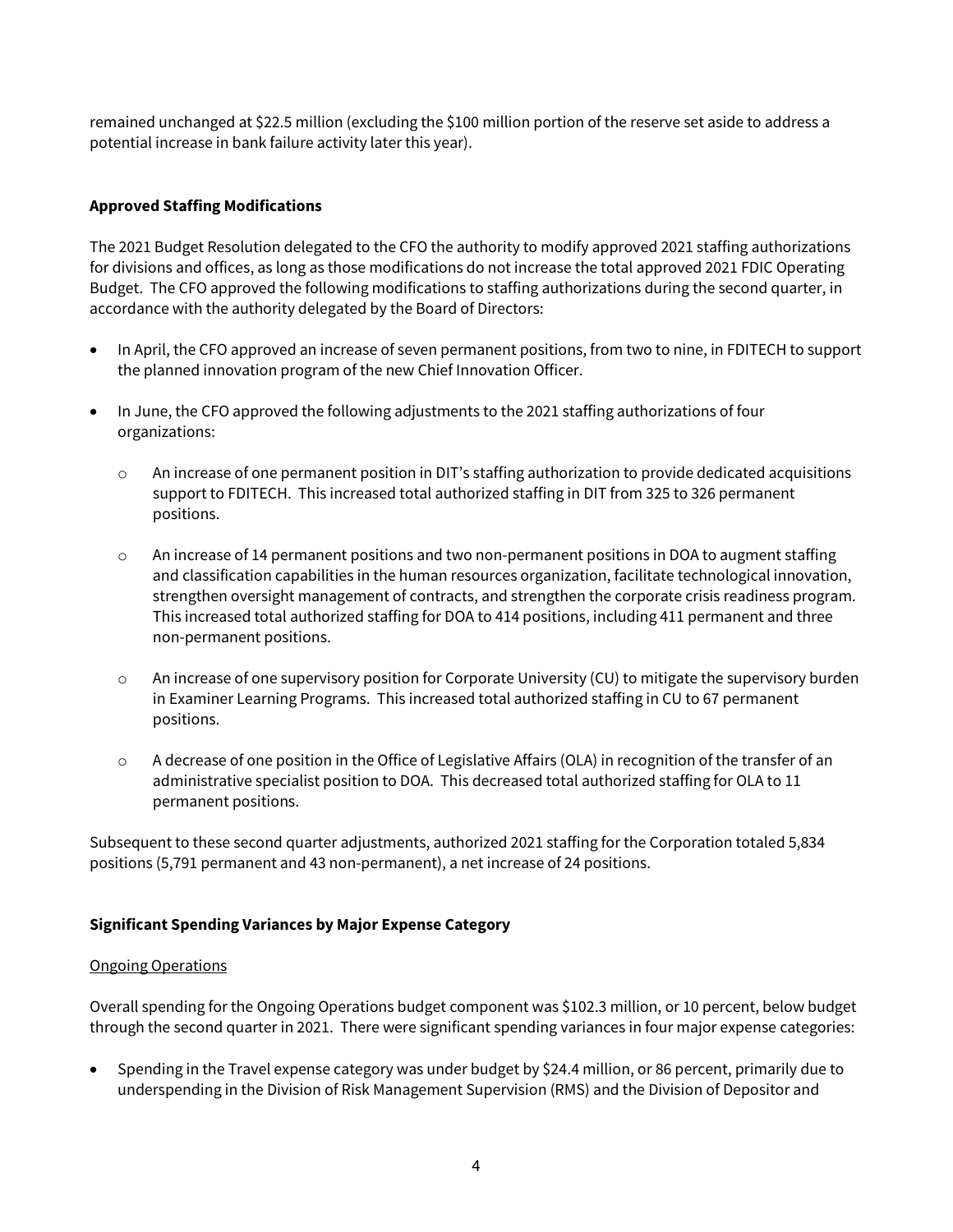Consumer Protection. The variance in the Travel expense category reflects the continuation of pandemicrelated FDIC travel restrictions during the first half of the year.

- Spending in the Outside Services Personnel expense category was under budget by \$24.3 million, or 15 percent. The variance was largely attributable to underspending in the following divisions and offices:
	- o The DIT underspent its budget by \$8.4 million, with \$4.7 million attributable to delays on IT Modernization initiatives and \$3.7 million attributable to lower-than-projected spending on cloud platform operations and maintenance.
	- $\circ$  The FDIC Tech Lab (FDITECH) underspent its budget by \$3.9 million as a result of delays in starting several budgeted projects due to extended discussions with participating divisions and offices on project scope and approach and consultations with the Legal Division and the Acquisition Services Branch in the DOA about the appropriate procurement approaches.
	- $\circ$  The Division of Complex Institution Supervision and Resolution underspent its budget by \$2.6 million because of delays in initiating procurement actions to acquire strategic communications and human resources advisory services and other planned contractual services.
	- $\circ$  The Office of the Chief Information Security Officer underspent its budget by \$2.5 million, principally due to delays in onboarding new security contract personnel.
	- $\circ$  RMS underspent its budget by \$1.7 million, primarily due to lower-than-anticipated usage of scanning and imaging services and FBI finger printing services during mandatory telework.
	- $\circ$  The Legal Division underspent its budget by \$1.4 million due to a slower-than-anticipated pace of cases in litigation. It projects that the pace of litigation will speed up and expenses will normalize by year-end.
- Spending in the Equipment expense category was under budget by \$10.6 million, or 16 percent. This was mostly attributable to delays in hardware refresh purchases by DIT and digital library subscription and furniture purchases by the DOA during mandatory telework.
- Spending in the Buildings and Leased Space expense category was under budget by \$10.4 million, or 20 percent. The underspending was attributable primarily to the reduced use of facilities and related service contracts during mandatory telework (\$5.3 million), a delay in the Bair Auditorium Upgrade project (\$1.3 million), the decision to discontinue leasing space at 1750 New York Avenue (\$1 million), and delays in modifying an architectural and engineering support contract (\$1 million).

#### Receivership Funding

The Receivership Funding component of the 2021 FDIC Operating Budget includes funding for expenses that are incurred in conjunction with institution failures and the management and disposition of the assets and liabilities of the ensuing receiverships, except for salary and benefits expenses for permanent employees assigned to the receivership management function and other expenses required to ensure readiness without regard to whether failures occur.

There were no significant spending variances through the second quarter in the Receivership Funding budget component.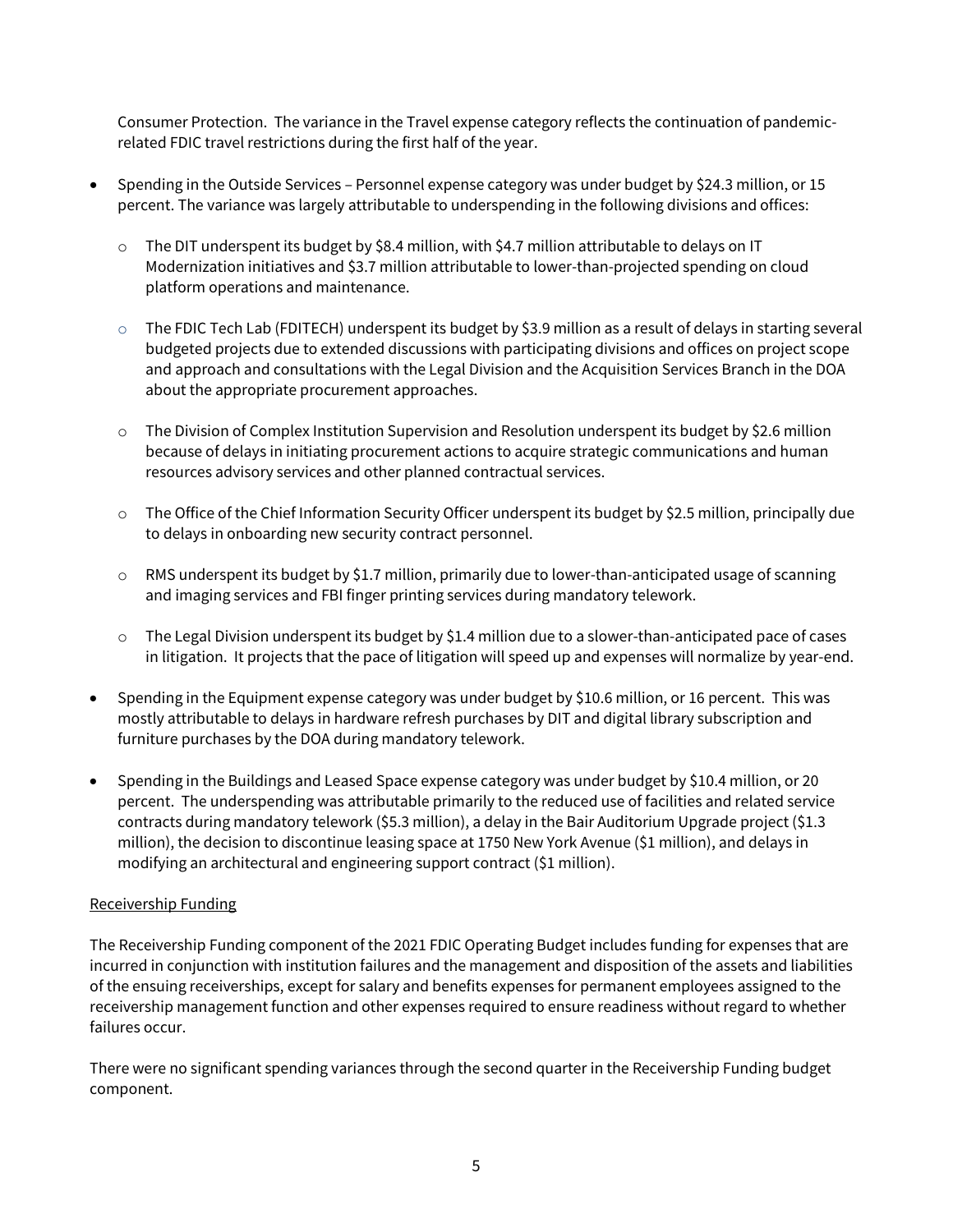## Office of Inspector General

 $\overline{a}$ 

There were no significant spending variances through the second quarter in the Office of Inspector General budget component.

## **Significant Spending Variances by Division/Office**[1](#page-5-0)

There were two organizations with significant spending variances through the end of the second quarter:

- RMS spent \$38.1 million, or 13 percent, less than its YTD budget. This variance was primarily attributable to underspending of \$18 million in the Travel expense category due to pandemic related travel restrictions, \$17 million in the Salaries and Compensation expense category due to vacancies in budgeted positions, and \$1.7 million in the Outside Services-Personnel category due to lower-than-projected usage of contract services, as noted above.
- DOA underspent its budget by \$16.0 million, or 11 percent, through the end of the second quarter. This included underspending of \$10.3 million in the Outside Services – Personnel expense category and \$1.4 million in the Equipment expense category for the reasons identified above and \$2.8 million in the Salaries and Compensation expense category due to vacancies in budgeted positions, primarily in DOA's regional offices and its Corporate Services and Acquisition Services Branches.

<span id="page-5-0"></span><sup>1</sup> Information on division/office variances reflects variances in the FDIC Operating Budget and does not include variances related to approved multi-year investment projects.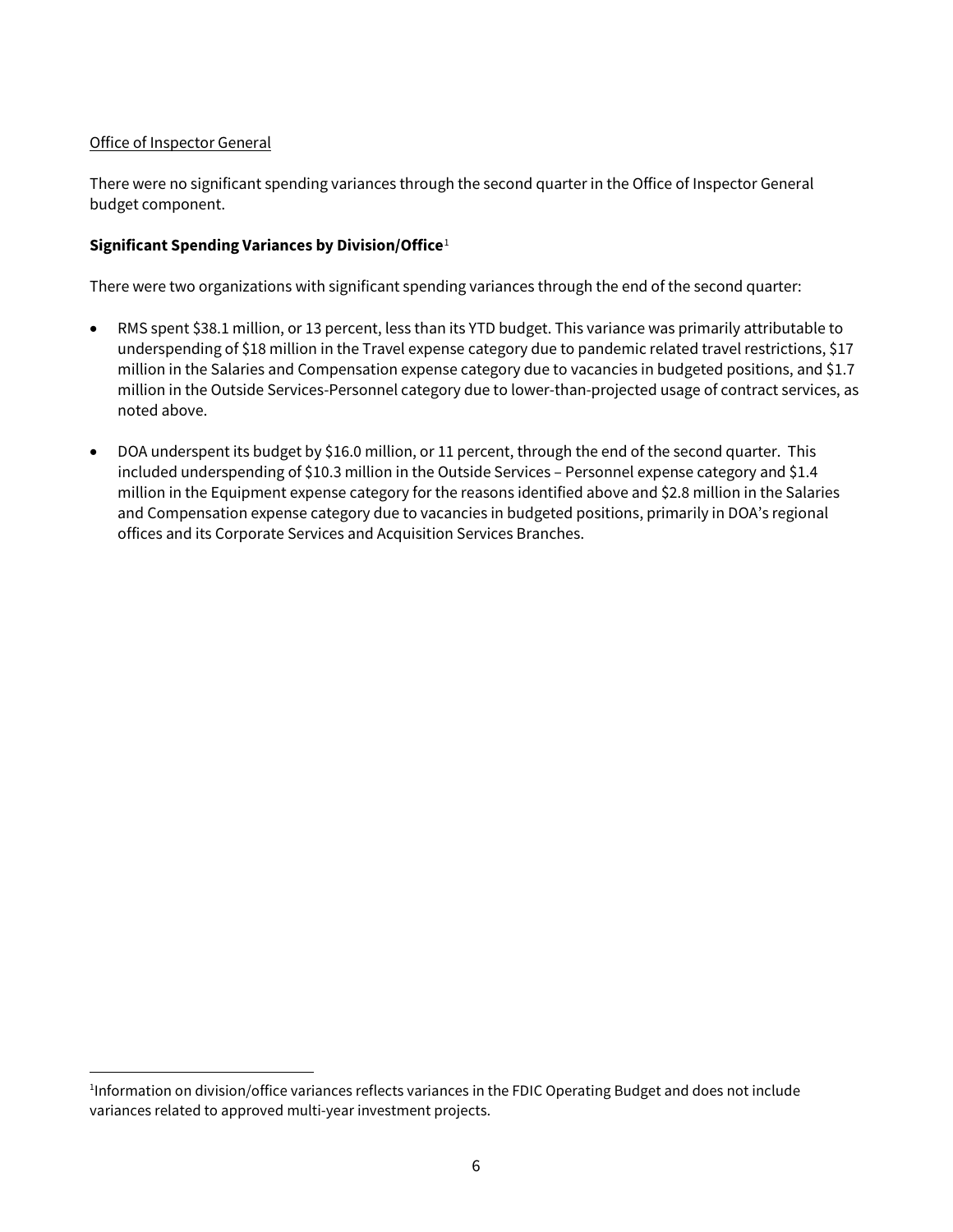# **Fund Financial Results** *(\$ in Millions)*

| <b>Balance Sheet</b>                                              | <b>Deposit Insurance Fund</b> |          |    |         |    |               |               |          |               |                |
|-------------------------------------------------------------------|-------------------------------|----------|----|---------|----|---------------|---------------|----------|---------------|----------------|
|                                                                   |                               |          |    |         |    | Quarterly     |               |          |               | Year-Over-Year |
|                                                                   |                               | $Jun-21$ |    | Mar-21  |    | <b>Change</b> |               | $Jun-20$ |               | Change         |
| Cash and cash equivalents                                         | \$                            | 5,361    | \$ | 4,895   | \$ | 466           | $\vert \zeta$ | 5,144    | $\zeta$       | 217            |
| Investment in U.S. Treasury securities                            |                               | 111,991  |    | 110,680 |    | 1,311         |               | 105,024  |               | 6,967          |
| Assessments receivable                                            |                               | 1,755    |    | 1,941   |    | (186)         |               | 1,632    |               | 123            |
| Interest receivable on investments and other assets, net          |                               | 832      |    | 969     |    | (137)         |               | 1,369    |               | (537)          |
| Receivables from resolutions, net                                 |                               | 908      |    | 1,220   |    | (312)         |               | 1,860    |               | (952)          |
| Property and equipment, net                                       |                               | 320      |    | 321     |    | (1)           |               | 320      |               | 0              |
| Operating lease right-of-use assets                               |                               | 100      |    | 110     |    | (10)          |               | 118      |               | (18)           |
| Total Assets \$                                                   |                               | 121,267  | \$ | 120,136 | \$ | 1,131         | l \$          | 115,467  | $\mathcal{S}$ | 5,800          |
| Accounts payable and other liabilities                            |                               | 235      |    | 255     |    | (20)          |               | 221      |               | 14             |
| Operating lease liabilities                                       |                               | 107      |    | 117     |    | (10)          |               | 127      |               | (20)           |
| Liabilities due to resolutions                                    |                               |          |    | 1       |    | 6             |               | 73       |               | (66)           |
| Postretirement benefit liability                                  |                               | 336      |    | 336     |    | $\theta$      |               | 289      |               | 47             |
| Contingent liability for anticipated failures                     |                               | 35       |    | 65      |    | (30)          |               | 74       |               | (39)           |
| Contingent liability for guarantee payments and litigation losses |                               | 0        |    | 0       |    |               |               | 32       |               | (32)           |
| Total Liabilities \$                                              |                               | 720      | \$ | 774     | Ś  | $(54)$ \$     |               | 816      | $\zeta$       | (96)           |
| FYI: Unrealized gain (loss) on U.S. Treasury securities, net      |                               | 552      |    | 785     |    | (233)         |               | 1,654    |               | (1,102)        |
| FYI: Unrealized postretirement benefit (loss) gain                |                               | (98)     |    | (98)    |    |               |               | (61)     |               | (37)           |
| <b>Fund Balance</b> \$                                            |                               | 120,547  | \$ | 119,362 |    | 1,185         | \$            | 114,651  |               | 5,896          |



- Nearly 30% of the DIF investment portfolio is expected to mature before year-end.
- The dollar volume of maturities is approximately equally divided between the third and fourth quarters.
- These securities are yielding 1.007%, on a weighted average basis.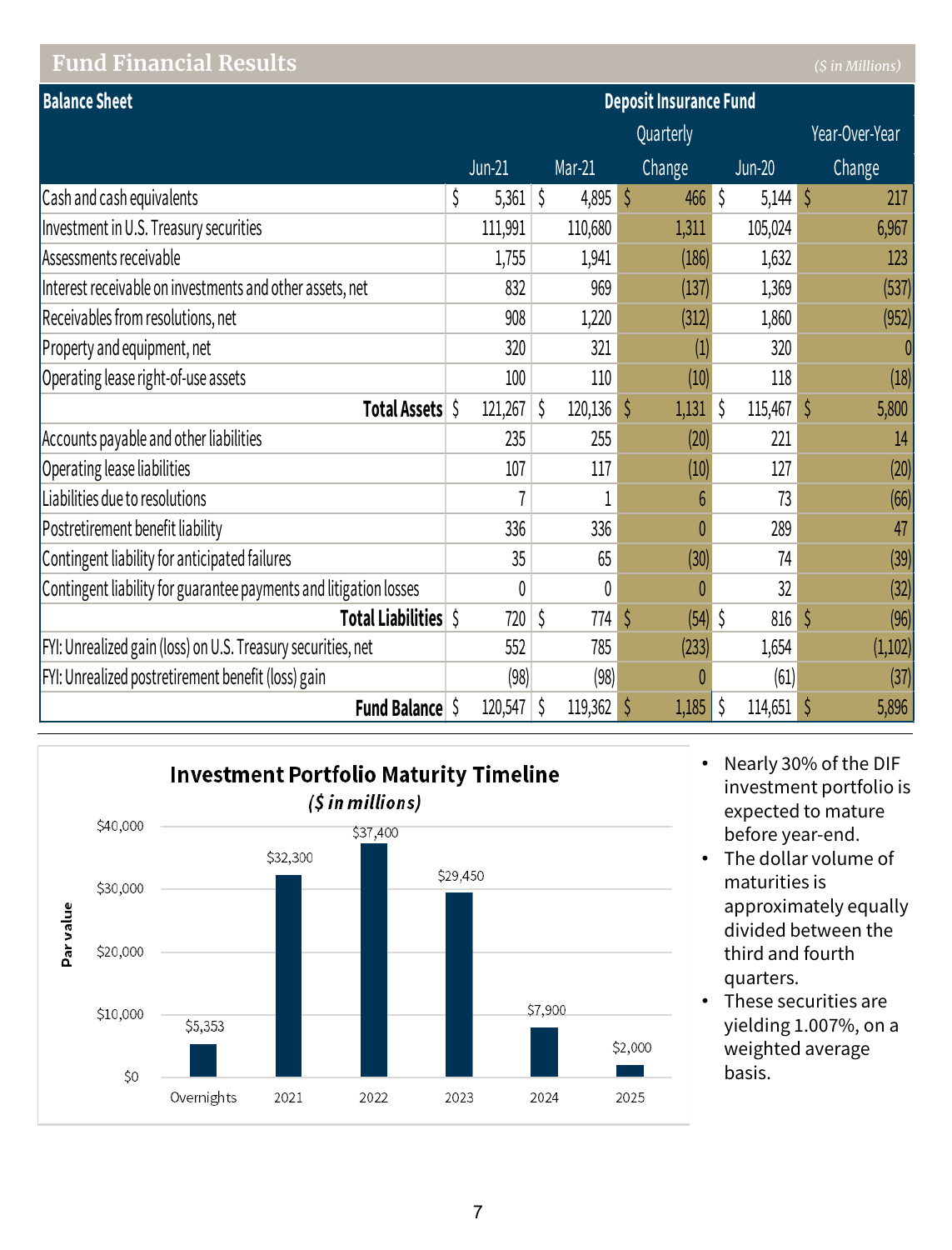## **Fund Financial Results - continued** *(\$ in Millions)*

| Income Statement (year-to-date)                         | <b>Deposit Insurance Fund</b> |          |   |          |    |            |    |            |  |                |
|---------------------------------------------------------|-------------------------------|----------|---|----------|----|------------|----|------------|--|----------------|
|                                                         |                               |          |   |          |    | Quarterly  |    |            |  | Year-Over-Year |
|                                                         |                               | $Jun-21$ |   | $Mar-21$ |    | Change     |    | $Jun-20$   |  | Change         |
| <b>Assessments</b>                                      |                               | 3,451    | S | 1,862    | Ŝ  | $1,589$ \$ |    | $3,162$ \$ |  | 289            |
| Interest on U.S. Treasury securities                    |                               | 535      |   | 284      |    | 251        |    | 961        |  | (426)          |
| Other revenue                                           |                               |          |   |          |    |            |    | 6          |  |                |
| Total Revenue S                                         |                               | 3,993    | Ŝ | 2.148    | Ŝ  | $1,845$ \$ |    | 4,129      |  | (136)          |
| Operating expenses                                      |                               | 920      |   | 454      |    | 466        |    | 925        |  | (5)            |
| <b>Provision for insurance losses</b>                   |                               | (99)     |   | (57)     |    | (42)       |    | (35)       |  | (64)           |
| Insurance and other expenses                            |                               |          |   |          |    |            |    |            |  | 2              |
| <b>Total Expenses and Losses</b> S                      |                               | 825      | S | 398      | Ŝ  | 427        |    | 892        |  | (67)           |
| Net Income                                              |                               | 3,168    | S | 1,750    | -S | 1,418      | ΙS | 3,237      |  | (69)           |
| Unrealized gain (loss) on U.S. Treasury securities, net |                               | (518)    |   | (285)    |    | (233)      |    | 1,067      |  | (1, 585)       |
| Unrealized postretirement benefit gain (loss)           |                               |          |   |          |    |            |    | 0          |  | $\Omega$       |
| Comprehensive Income                                    |                               | 2,650    |   | 1,465    |    | $1,185$ \$ |    | 4,304      |  | (1,654)        |

**Selected Financial Data**

|                                      | $Jun-21$ |              | Mar-21     | Quarterly<br>Change |     | $Jun-20$   | Year-Over-Year<br>Change |
|--------------------------------------|----------|--------------|------------|---------------------|-----|------------|--------------------------|
| Cash and cash equivalents            |          | 907          | 907        |                     | 0 S | $926$ \$   | (19)                     |
| Accumulated deficit                  |          | (124, 562)   | (124, 562) |                     |     | (124, 563) |                          |
| Total resolution equity              |          | 907          | 907        |                     |     | 907        |                          |
| Total revenue                        |          |              |            |                     |     |            | (3)                      |
| Operating expenses                   |          |              |            |                     |     |            | 0                        |
| Recovery of tax benefits             |          |              |            |                     |     |            | 0                        |
| Losses related to thrift resolutions |          |              |            |                     |     |            | 0                        |
| Net Income (Loss)                    |          | $\mathbf{0}$ |            |                     |     |            | (3)                      |

**Receivership Selected Statistics June 2021 vs. June 2020**

|                                       | DIF               |  |        |  | <b>FRF</b> |               |  |          |  | <b>ALL FUNDS</b> |  |        |  |        |  |          |
|---------------------------------------|-------------------|--|--------|--|------------|---------------|--|----------|--|------------------|--|--------|--|--------|--|----------|
| (\$ in millions)                      | $Jun-21$          |  | Jun-20 |  | Change l   | <b>Jun-21</b> |  | $Jun-20$ |  | Chanae           |  | Jun-21 |  | Jun-20 |  | Change I |
| Total Receiverships                   | 220               |  | 244    |  | (24)       |               |  |          |  |                  |  | 220    |  | 244    |  | (24)     |
| Assets in Liquidation                 | $206 \, \text{S}$ |  | 380    |  | $(174)$ \$ |               |  |          |  | (1)              |  | 206    |  | 381    |  | (175)    |
| <b>YTD Collections</b>                | 176 S             |  | 285    |  | $(109)$ \$ |               |  |          |  |                  |  | 177    |  | 286    |  | (109)    |
| <b>YTD Dividend/Other Pmts - Cash</b> | $525$ \$          |  | 797    |  | (272) \$   |               |  |          |  |                  |  | 525    |  | 797    |  | (272)    |



• Treasury securities' yields remain at historic low levels, as the Federal Reserve's accommodative stance continues.

**FSLIC Resolution Fund**

- The yield on maturing securities are above 100 basis points (on a weighted average basis), while the yield on securities available for reinvestment hover between 10 to 85 basis points, depending on the duration.
- The overall DIF portfolio's yield will likely continue to decline until interest rates begin to climb.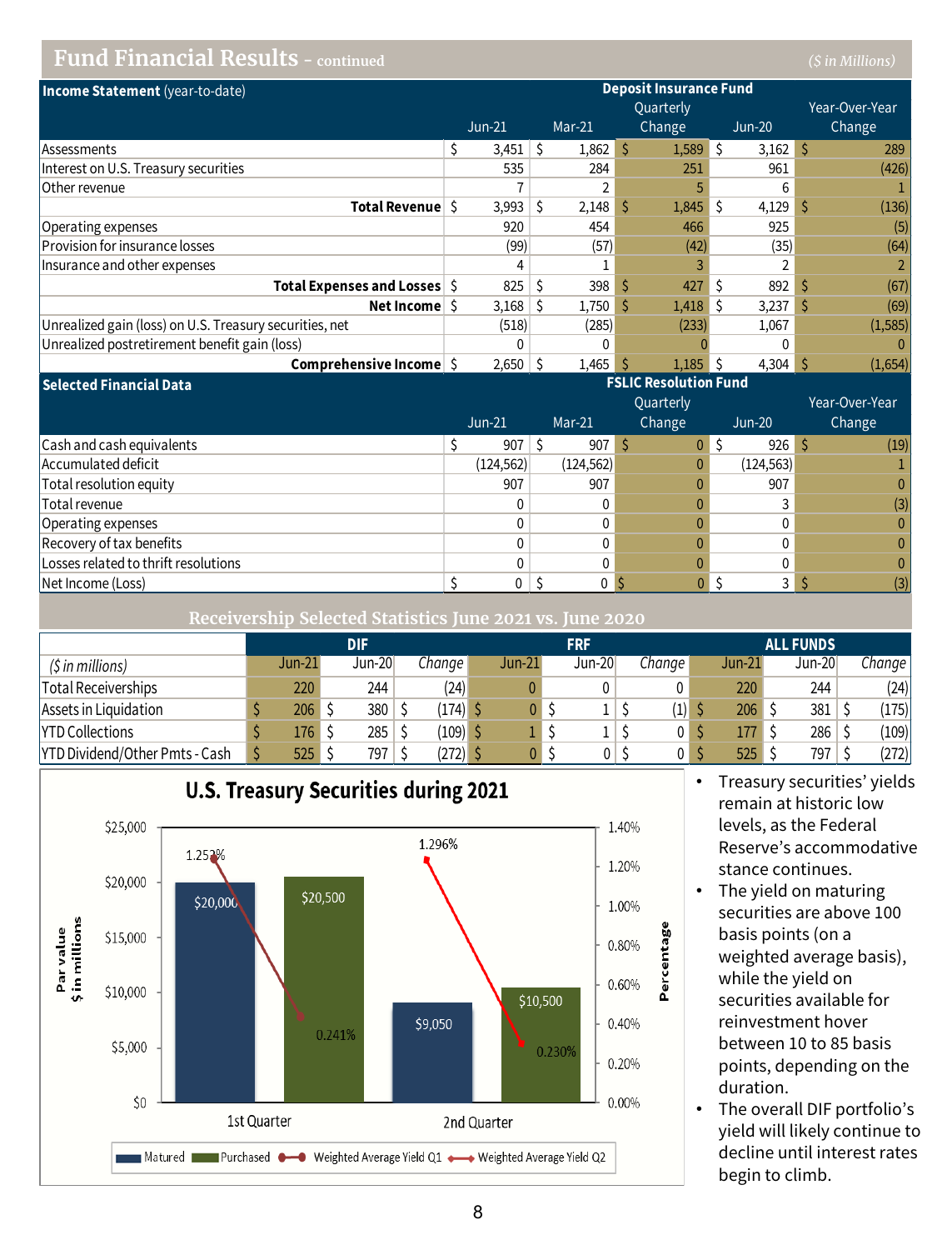| <b>Deposit Insurance Fund Portfolio Summary</b><br>(Dollar Values in Millions)                 |                                     |                                     |                               |  |  |  |  |  |  |  |
|------------------------------------------------------------------------------------------------|-------------------------------------|-------------------------------------|-------------------------------|--|--|--|--|--|--|--|
|                                                                                                | 6/30/21                             | 12/31/20                            | Change                        |  |  |  |  |  |  |  |
| <b>Par Value</b><br><b>Amortized Cost</b><br>Total Market Value (including accrued interest)   | \$114,403<br>\$116,793<br>\$118,155 | \$110,403<br>\$112,698<br>\$114,910 | \$4,000<br>\$4,096<br>\$3,245 |  |  |  |  |  |  |  |
| Primary Reserve $1$<br>Primary Reserve % of Total Portfolio                                    | \$118,155<br>100.0%                 | \$114,910<br>100.0%                 | \$3,245<br>$0.0\%$            |  |  |  |  |  |  |  |
| Yield-to-Maturity                                                                              | 0.816%                              | 1.113%                              | $-0.297%$                     |  |  |  |  |  |  |  |
| Weighted Average Maturity (in years)                                                           | 1.22                                | 1.19                                | 0.03                          |  |  |  |  |  |  |  |
| Effective Duration (in years)<br>Total Portfolio<br>Available-for-Sale Securities <sup>2</sup> | 1.19<br>1.25                        | 1.16<br>1.20                        | 0.03<br>0.05                  |  |  |  |  |  |  |  |

 $^1$  Primary Reserve is the total market value (including accrued interest) of overnight investments, all available-for-sale securities, and held-to-maturity securities maturing within three months.

 $\overline{\phantom{a}}$  $2$  Excludes any overnight investments.

| <b>Summary of Other Corporate Investment Portfolios</b><br>(Dollar Values in Millions)        |                             |                                |                              |  |  |  |  |  |  |  |
|-----------------------------------------------------------------------------------------------|-----------------------------|--------------------------------|------------------------------|--|--|--|--|--|--|--|
|                                                                                               | 6/30/21                     | 12/31/20                       | Change                       |  |  |  |  |  |  |  |
| <b>FRF-FSLIC</b><br>Book Value <sup>3</sup><br>Yield-to-Maturity<br>Weighted Average Maturity | \$882<br>0.04%<br>overnight | \$882<br>$0.06\%$<br>overnight | \$0<br>$-0.02%$<br>no change |  |  |  |  |  |  |  |

 $^3$  Due to the current short-term nature of this portfolio, its respective Par, Book, and Market Values are identical for reporting purposes.

| National Liquidation Fund (NLF) Investment Portfolio Summary <sup>4</sup><br>(Dollar Values in Millions) |                  |                  |                     |  |  |  |  |  |  |  |
|----------------------------------------------------------------------------------------------------------|------------------|------------------|---------------------|--|--|--|--|--|--|--|
|                                                                                                          | 6/30/21          | 12/31/20         | Change              |  |  |  |  |  |  |  |
| Book Value <sup>5</sup><br>Effective Annual Yield                                                        | \$1,345<br>0.06% | \$1,761<br>0.14% | (\$416)<br>$-0.07%$ |  |  |  |  |  |  |  |
| Weighted Average Maturity (in days)                                                                      |                  |                  |                     |  |  |  |  |  |  |  |

 $^4$  The NLF is comprised of the collective cash holdings of all active failed bank receivesrhips managed by the FDIC.

 $^5$  Due to the short-term nature of the NLF portfolio, its Book and Market Values are identical for reporting purposes.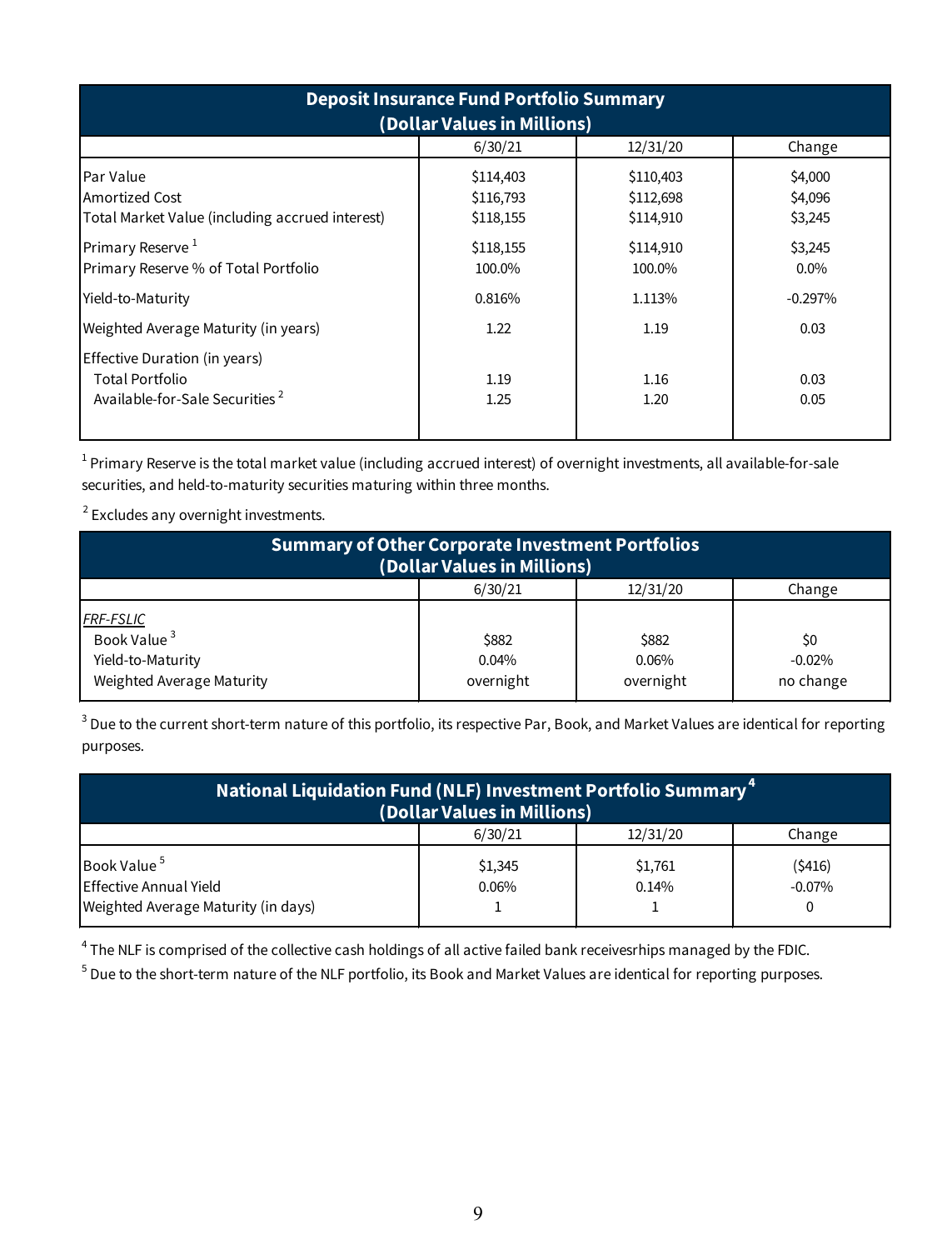|                                  | <b>Investment Strategies</b>                                                                                             |  |  |  |  |  |  |  |  |  |
|----------------------------------|--------------------------------------------------------------------------------------------------------------------------|--|--|--|--|--|--|--|--|--|
|                                  |                                                                                                                          |  |  |  |  |  |  |  |  |  |
| <b>DEPOSIT INSURANCE FUND</b>    | <b>Strategy for the 2nd Quarter 2021</b>                                                                                 |  |  |  |  |  |  |  |  |  |
|                                  | Invest up to \$16 billion (par value) in AFS securities with maturities between September<br>30, 2021 and April 1, 2026. |  |  |  |  |  |  |  |  |  |
|                                  | <b>Strategy Changes for the 3rd Quarter 2021</b>                                                                         |  |  |  |  |  |  |  |  |  |
|                                  | Invest up to \$24 billion (parvalue) in AFS securities with maturities between December<br>31, 2021 and July 1, 2026.    |  |  |  |  |  |  |  |  |  |
|                                  |                                                                                                                          |  |  |  |  |  |  |  |  |  |
| <b>NATIONAL LIQUIDATION FUND</b> | <b>Strategy for the 2nd Quarter 2021</b>                                                                                 |  |  |  |  |  |  |  |  |  |
|                                  | Maintain an overnight deposit target floor balance within a range of \$50 million to \$200<br>million.                   |  |  |  |  |  |  |  |  |  |
|                                  | Strategically invest the remaining funds in the zero- to 12-month maturity sector.                                       |  |  |  |  |  |  |  |  |  |
|                                  | <b>Strategy Changes for the 3rd Quarter 2021</b>                                                                         |  |  |  |  |  |  |  |  |  |
|                                  | Maintain an overnight deposit target floor balance within a range of \$10 million to \$100<br>million.                   |  |  |  |  |  |  |  |  |  |
|                                  | Strategically invest the remaining funds in the zero- to 12-month maturity sector.                                       |  |  |  |  |  |  |  |  |  |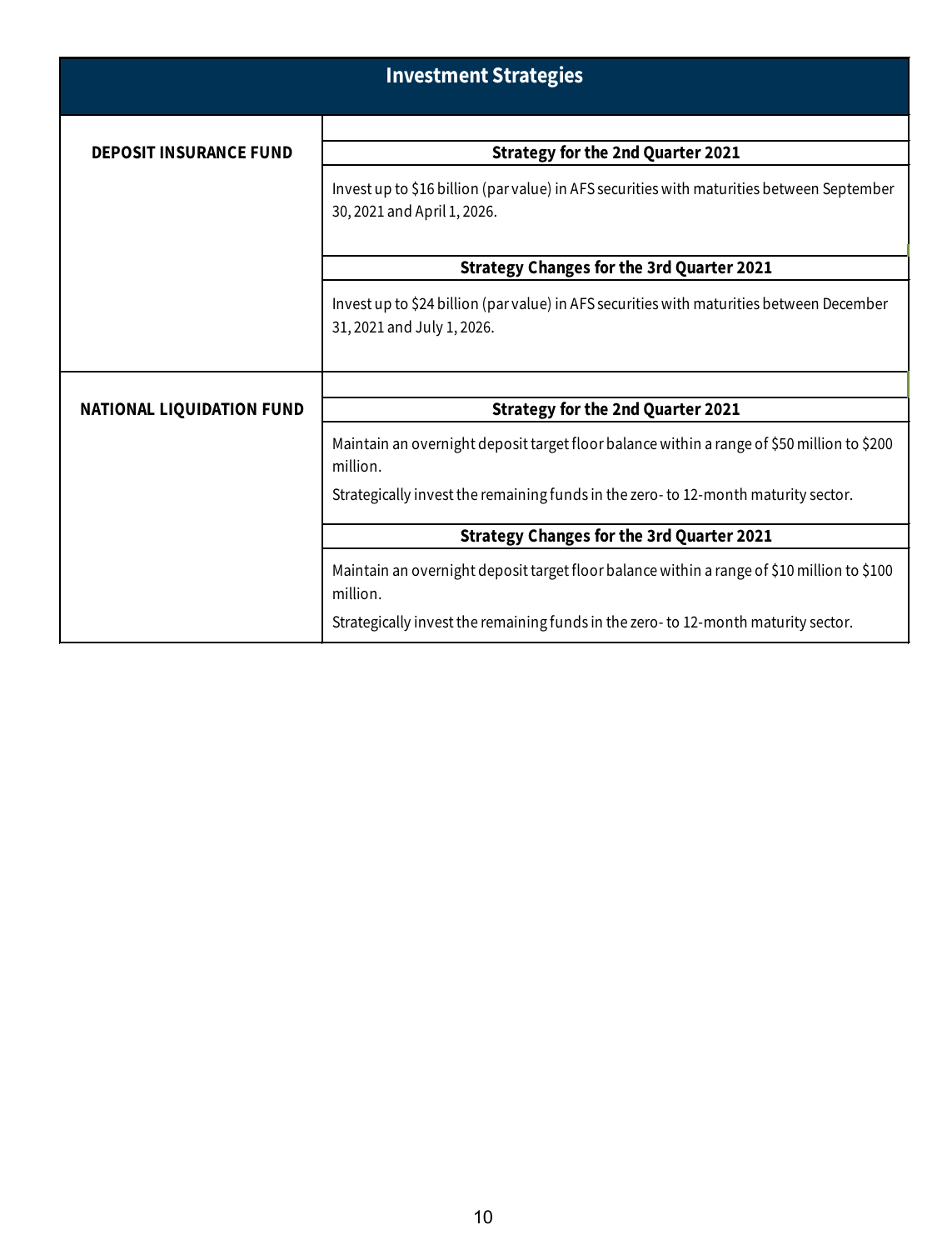## Executive Summary of 2021 Budget and Expenditures by Budget Component and Major Expense Category Through June 30, 2021 (Dollars in Thousands)

|                                          | Annual        | <b>YTD</b>    | <b>YTD</b>          | % of YTD           | <b>YTD</b>    |
|------------------------------------------|---------------|---------------|---------------------|--------------------|---------------|
| <b>Major Expense Category</b>            | <b>Budget</b> | <b>Budget</b> | <b>Expenditures</b> | <b>Budget Used</b> | Variance      |
| <b>FDIC Operating Budget</b>             |               |               |                     |                    |               |
| <b>Ongoing Operations</b>                |               |               |                     |                    |               |
| Salaries & Compensation                  | \$1,355,812   | \$671,451     | \$641,195           | 95%                | ( \$30,256)   |
| Outside Services - Personnel             | 376,751       | 164,425       | 140,080             | 85%                | (24, 345)     |
| Travel                                   | 61,552        | 28,564        | 4,131               | 14%                | (24, 433)     |
| <b>Buildings</b>                         | 111,716       | 52,291        | 41,851              | 80%                | (10, 440)     |
| Equipment                                | 120,511       | 67,782        | 57,182              | 84%                | (10,600)      |
| Outside Services - Other                 | 17,688        | 7,994         | 8,597               | 108%               | 603           |
| Other Expenses                           | 14,607        | 7,945         | 5,158               | 65%                | (2,787)       |
| <b>Total Ongoing Operations</b>          | \$2,058,637   | \$1,000,452   | \$898,194           | 90%                | (102, 258)    |
| <b>Receivership Funding</b>              |               |               |                     |                    |               |
| Salaries & Compensation                  | \$1,008       | \$504         | (511)               | $-2%$              | ( \$515)      |
| Outside Services - Personnel             | 168,589       | 19,937        | 16,503              | 83%                | (3, 434)      |
| <b>Travel</b>                            | 793           | 389           | 10                  | 3%                 | (379)         |
| <b>Buildings</b>                         | 2,129         | 1,064         | 1,058               | 99%                | (6)           |
| Equipment                                | 1,273         | 637           | 739                 | 116%               | 102           |
| Outside Services - Other                 | 179           | 89            | 52                  | 58%                | (37)          |
| Other Expenses                           | 1,028         | 595           | 770                 | 129%               | 175           |
|                                          |               |               |                     |                    |               |
| <b>Total Receivership Funding</b>        | \$174,999     | \$23,215      | \$19,121            | 82%                | (54, 094)     |
| <b>Office of Inspector General</b>       |               |               |                     |                    |               |
| Salaries & Compensation                  | \$36,603      | \$18,251      | \$18,097            | 99%                | (\$154)       |
| Outside Services - Personnel             | 3,857         | 1,929         | 684                 | 35%                | (1,245)       |
| Travel                                   | 1,235         | 618           | 265                 | 43%                | (353)         |
| <b>Buildings</b>                         | $\mathbf{0}$  | $\mathbf{0}$  | 0                   |                    | $\mathbf{0}$  |
| Equipment                                | 2,370         | 1,185         | 349                 | 29%                | (836)         |
| Outside Services - Other                 | 1             | 1             | 0                   | 0%                 | (1)           |
| Other Expenses                           | 846           | 423           | 208                 | 49%                | (215)         |
| <b>Total Office of Inspector General</b> | \$44,912      | \$22,407      | \$19,603            | 87%                | ( \$2,804)    |
|                                          |               |               |                     |                    |               |
| <b>Total FDIC Operating Budget</b>       | \$2,278,548   | \$1,046,074   | \$936,918           | 90%                | ( \$109, 156) |

1) The total annual budget for Receivership Funding includes the Board approved \$100 million contingency funding in the event of an uptick in pandemicrelated resolution activity.